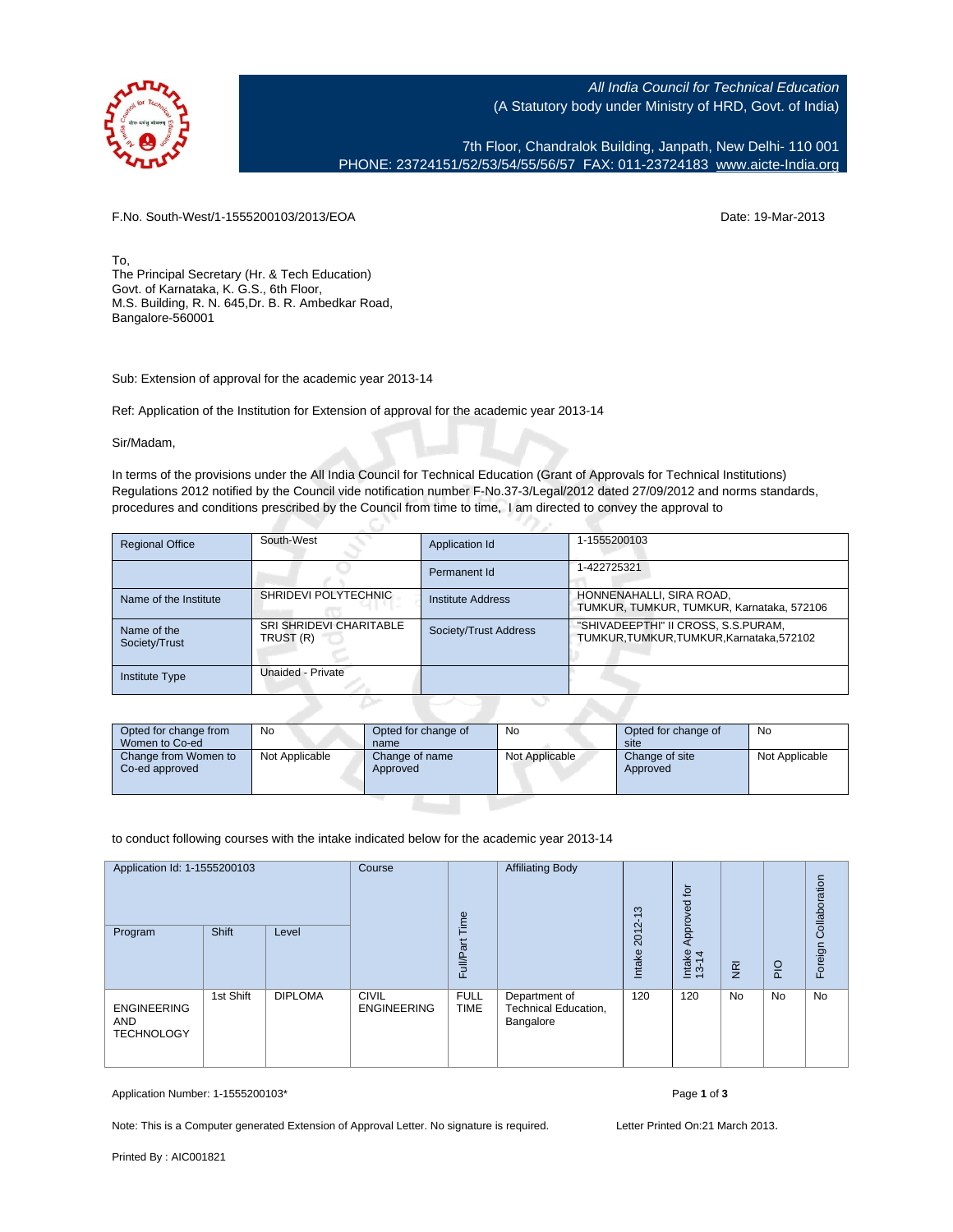All India Council for Technical Education (A Statutory body under Ministry of HRD, Govt. of India)

7th Floor, Chandralok Building, Janpath, New Delhi- 110 001 PHONE: 23724151/52/53/54/55/56/57 FAX: 011-23724183 [www.aicte-India.org](http://www.aicte-India.org)

| Application Id: 1-1555200103                          |           | Course         | <b>Affiliating Body</b>                                                     |                            |                                                           |                |                              | Foreign Collaboration   |             |           |
|-------------------------------------------------------|-----------|----------------|-----------------------------------------------------------------------------|----------------------------|-----------------------------------------------------------|----------------|------------------------------|-------------------------|-------------|-----------|
| Program                                               | Shift     | Level          |                                                                             | Full/Part Time             |                                                           | Intake 2012-13 | Intake Approved for<br>13-14 | $\overline{\mathbf{g}}$ | $rac{Q}{P}$ |           |
| <b>ENGINEERING</b><br><b>AND</b><br><b>TECHNOLOGY</b> | 1st Shift | <b>DIPLOMA</b> | <b>COMPUTER</b><br><b>SCIENCE AND</b><br><b>ENGINEERING</b>                 | <b>FULL</b><br><b>TIME</b> | Department of<br>Technical Education,<br>Bangalore        | 60             | 60                           | <b>No</b>               | <b>No</b>   | <b>No</b> |
| <b>ENGINEERING</b><br><b>AND</b><br><b>TECHNOLOGY</b> | 1st Shift | <b>DIPLOMA</b> | <b>ELECTRICAL</b><br><b>AND</b><br><b>ELECTRONICS</b><br><b>ENGINEERING</b> | <b>FULL</b><br><b>TIME</b> | Department of<br><b>Technical Education,</b><br>Bangalore | 60             | 60                           | <b>No</b>               | <b>No</b>   | <b>No</b> |
| <b>ENGINEERING</b><br><b>AND</b><br><b>TECHNOLOGY</b> | 1st Shift | <b>DIPLOMA</b> | <b>ELECTRONICS</b><br>&<br><b>COMMUNICATI</b><br><b>ON ENGG</b>             | <b>FULL</b><br><b>TIME</b> | Department of<br>Technical Education,<br>Bangalore        | 60             | 60                           | <b>No</b>               | <b>No</b>   | <b>No</b> |
| <b>ENGINEERING</b><br><b>AND</b><br><b>TECHNOLOGY</b> | 1st Shift | <b>DIPLOMA</b> | <b>MECHANICAL</b><br><b>ENGINEERING</b>                                     | <b>FULL</b><br><b>TIME</b> | Department of<br><b>Technical Education,</b><br>Bangalore | 120            | 120                          | <b>No</b>               | <b>No</b>   | <b>No</b> |
| <b>ENGINEERING</b><br><b>AND</b><br><b>TECHNOLOGY</b> | 1st Shift | <b>DIPLOMA</b> | <b>MECHATRONIC</b><br>S                                                     | <b>FULL</b><br><b>TIME</b> | Department of<br>Technical Education,<br>Bangalore        | 60             | 60                           | <b>No</b>               | <b>No</b>   | <b>No</b> |

• Validity of the course details may be verified at www.aicte-india.org>departments>approvals

The above mentioned approval is subject to the condition that SHRIDEVI POLYTECHNIC shall follow and adhere to the Regulations, guidelines and directions issued by AICTE from time to time and the undertaking / affidavit given by the institution along with the application submitted by the institution on portal.

In case of any differences in content in this Computer generated Extension of Approval Letter, the content/information as approved by the Executive Council / General Council as available on the record of AICTE shall be final and binding.